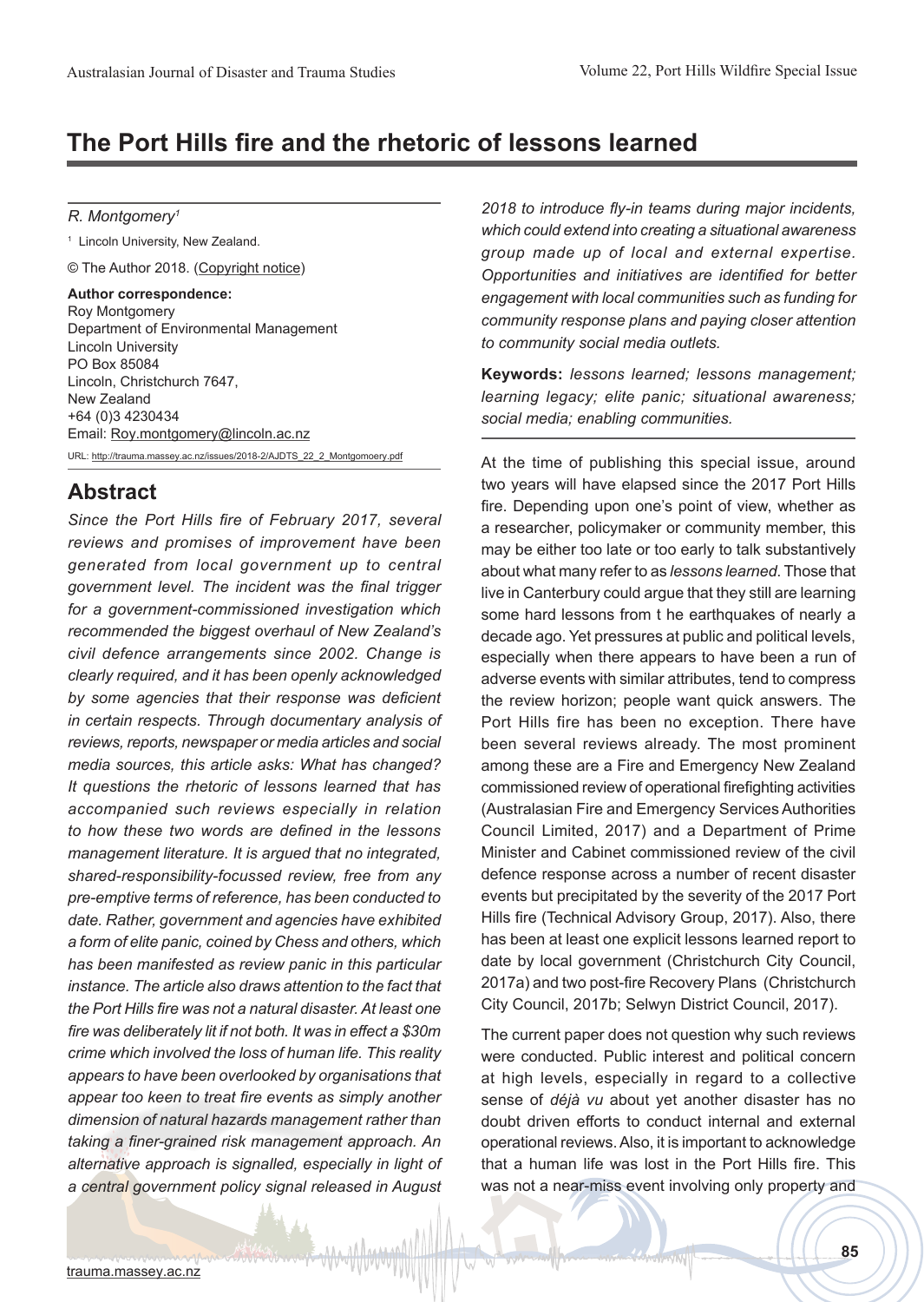possessions. However, it is also important to consider the possibility that a plethora of separate reviews around one event or across a number of unconnected events can actually compound the situation rather than resolve it. Also, the appetite for reviews, particularly if conducted hastily, may reflect underlying organisational insecurities, rather than an openness to change.

Instead of asking why, this paper attempts to step back from a customary interrogation of, for example, the interoperability and co-ordination of institutional responses. Instead, it questions the use of the term lessons learned around this event, particularly in light of the literature on lessons management. Both conceptually and in terms of overall approach, the current paper aims to bring greater focus upon the building blocks of lessons management theory (i.e., observations, insights and lessons identified) as it applies to the 2017 Port Hills fire. The conceptual aim of the current paper is to show or at least qualify the currently ill-defined usage of the term *learned*. The main research method used is analysis of official reviews and reports, newspaper and on-line media articles and social media sources - where the latter are often regarded as peripheral to the content of lessons from incidents. It should also be noted that, at the time of publication, the author had accrued fourteen years of service as a volunteer firefighter in urban, rural and rural-urban interface settings.

In terms of other key observations or insights, the current paper suggests firstly that *elite panic*, or a tendency to make pre-emptive statements and insist on rapid investigations, has obscured a larger issue: That this was not necessarily a natural hazard event. It appears to have been an act of premeditated arson at one, and most likely both, of the ignition points. This highlights how fire risk reduction is not simply a matter of reducing fuel loadings but also of policing criminal behaviour and identifying and providing psychological treatment for serial arsonists. A second suggestion is for the creation of a more independent situational awareness group at any incident. This is unlikely to be addressed by the current roll-out of the fire service re-structure or by the proposed restructuring of the Ministry of Civil Defence and Emergency Management. A third suggestion is for more subtle two-way community engagement by agencies before, during and after events. The paper concludes with suggestions for future priorities for wildfire-related research.

## **Disaster events and elite panic**

The Port Hills fire met the conditions of an "extreme fire event" (Australasian Fire and Emergency Services Authorities Council Limited, 2017, p.43). It was the largest vegetation and property fire in recent New Zealand history and was instrumental in triggering a Technical Advisory Group investigation into how New Zealand agencies have handled a number of major disasters over the past three years (Technical Advisory Group, 2017). From a local perspective, however, the fire could be seen as just another shock in an ongoing series of shocks, both literal and metaphorical, that began in late 2010. The Canterbury Earthquakes of 2010 and 2011 caused catastrophic harm and produced more than 12,000 aftershocks in the three years that followed. There were major flooding events in Christchurch in August 2012, June 2013 and March 2014. The Shands Road fire of January 2014, on the south-western edge of the city, destroyed several houses and the Islington fire of February 2015, again on the south-western edge of the city, also damaged private dwellings. The Kaikoura earthquake of November 2016 triggered tsunami evacuations in Christchurch and Cyclone Cook and Cyclone Debbie, which struck the country in April 2017 and July 2017 respectively, had major impacts in the Canterbury region. The Mayors of Christchurch City and Selwyn District declared a local state of emergency during the latter event. More recently, Cyclone Gita, which caused widespread destruction in New Zealand in February 2018, again prompted the declaration of local states of emergency in both Christchurch City and Selwyn District.

There is no question that New Zealanders expect authorities to act on our behalf during a crisis. In New Zealand, the Ministry of Civil Defence and Emergency Management (MCDEM) is the most clearly defined embodiment of that expectation. New Zealand Police, Fire and Emergency New Zealand (FENZ), the New Zealand Defence Force and local and regional councils also routinely occupy disaster management roles. We do not expect these authorities to panic themselves or to cause or exacerbate public panic in disasters. However, there is a growing body of literature that points to a fundamental paradox in many disaster settings: Rather than victims, bystanders or the general public, it can be the organisations responsible for managing the disaster that panic and sometimes cause unnecessary harm or hinder recovery. This paradox is articulated in Rebecca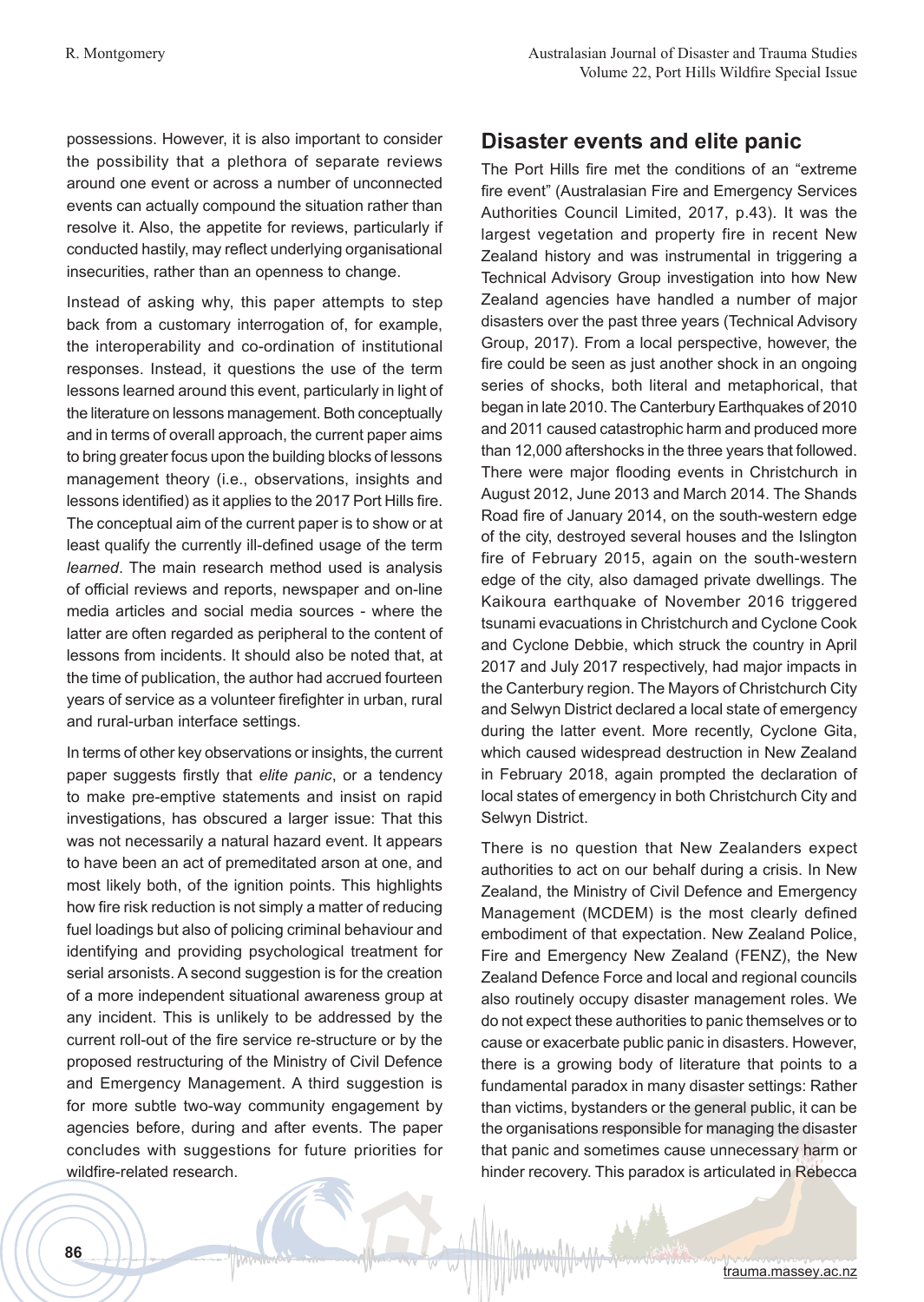Solnit's (2009) *A Paradise Built in Hell* where she reviews government responses to a number of disaster events in different countries. Solnit argues that the hell of a disaster event is often compounded by officialdom while, when left to themselves, local people almost always make the best of a difficult situation.

The term elite panic was coined by Caron Chess and Lee Clarke (2008), to describe a multi-layered phenomenon where authorities not only fear public panic in an anticipatory sense, they often fuel public panic and in some cases panic internally. The 2005 Hurricane Katrina event in New Orleans has been identified by a number of authors as a prime example of this unfortunate phenomenon (Solnit, 2009; Tierney, Bevc, & Kuligowski, 2006). Solnit herself went so far as to say that panic and interference by powerful elites (i.e. governments) in most countries is the norm rather than the exception. Other researchers have demonstrated the pronounced absence of public panic in disasters and the ways in which improvisation and quick thinking by directly affected populations make important differences, rather than efforts to establish real or hypothetical command and control structures (Kendra & Wachtendorf, 2003; Quarantelli, 1988; Tierney et al., 2006). The use of the word *elite* is not entirely helpful since it can carry connotations of a private response from a wealthy few. However, here it is used to describe those in authority operating within particular agencies (Solnit, 2009).

In the case of the 2017 Port Hills fire, it is clear that the authorities did not panic to the extent seen in New Orleans, where state and federal authorities, fuelled by hysterical media commentary, manufactured imagery of a looting free-for-all or war-zone which overshadowed the event itself and hampered some of the rescue operations (Tierney et al., 2006). However, in what could be interpreted as anticipation of public panic, one senior police official was quick to suppress any speculation about arson as a cause of the Marley Hill fire - even when the Prime Minister commented that this could be the case. On the fourth day of the fire, Canterbury District Commander Superintendent John Price was quoted as saying "Just like any fire, we are working together to determine the cause, but it is definitely not suspicious at this stage" (Fletcher, 2017, para. 5).

Nine months later, that position had changed - due principally to the published findings of the FENZ fire investigation team (Still, 2017a, 2017b). The conclusions reached by FENZ investigators were independent from the NZ Police investigation, which is still ongoing at the time of publishing the current special issue. The authors of the FENZ investigations believed both fires had been deliberately lit. A New Zealand Police representative was subsequently quoted as follows:

"Detective Inspector Greg Murton said a person was seen at the Marleys Hill site and the fire was considered to have been a criminal act. The cause of the Early Valley Road fire was looked at by specialist fire investigators and thought to be 'undetermined', with the various causes considered… That being the case, the Police investigation into the Early Valley Road fire also remains open."

#### (Van Beynen, 2017a, paras. 6-9).

Similarly, less than two weeks after the fire started and in reply to both property-owner and government official frustration at the adequacy and coherence of the response, the fire itself was described as exceptionally rare. Northcott (2017) reported that this was the first time a fire tornado or *firenado* had been observed. It could be argued that such claims helped to deflect criticism that the authorities had not performed as well as was expected. The mention of a firenado also invites comparison with the one scientifically documented instance to date of such an occurrence: the Australian Capital Territory/Canberra fires of January 2003. These fires were attributed to lightning strikes and weather conditions, consumed some 160,000 hectares, claimed four lives and destroyed around 500 homes (McLeod, 2003, p. 47). It took researchers nearly a decade to prove that what they called a true *pyro-tornadogenesis*, or fire tornado, event had occurred (McRae, Sharples, Wilkes, & Walker, 2013)

Even if this eventually proves to be the case - that a true fire tornado occurred with the Port Hills fire - the early mega-fire claim may have helped to obscure a reality that this was not, in contrast to other events referred to in the preceding paragraphs, a natural disaster. This fire was probably the result of criminal acts of arson, one of the most expensive in New Zealand's history. Firefighting costs were estimated at NZD \$7,947,317 (Hayward, 2017, para. 29). Of that sum, the Department of Conservation (DoC) (2017) estimated that it cost approximately NZD \$4.5 million to fight the fire, made up of NZD \$3.5 million in operational costs and \$1 million in staff and internal costs - even though no public conservation land was involved in the fire. This department's total firefighting budget for 2016 was NZD \$8.3 million. The firefighting costs incurred by Selwyn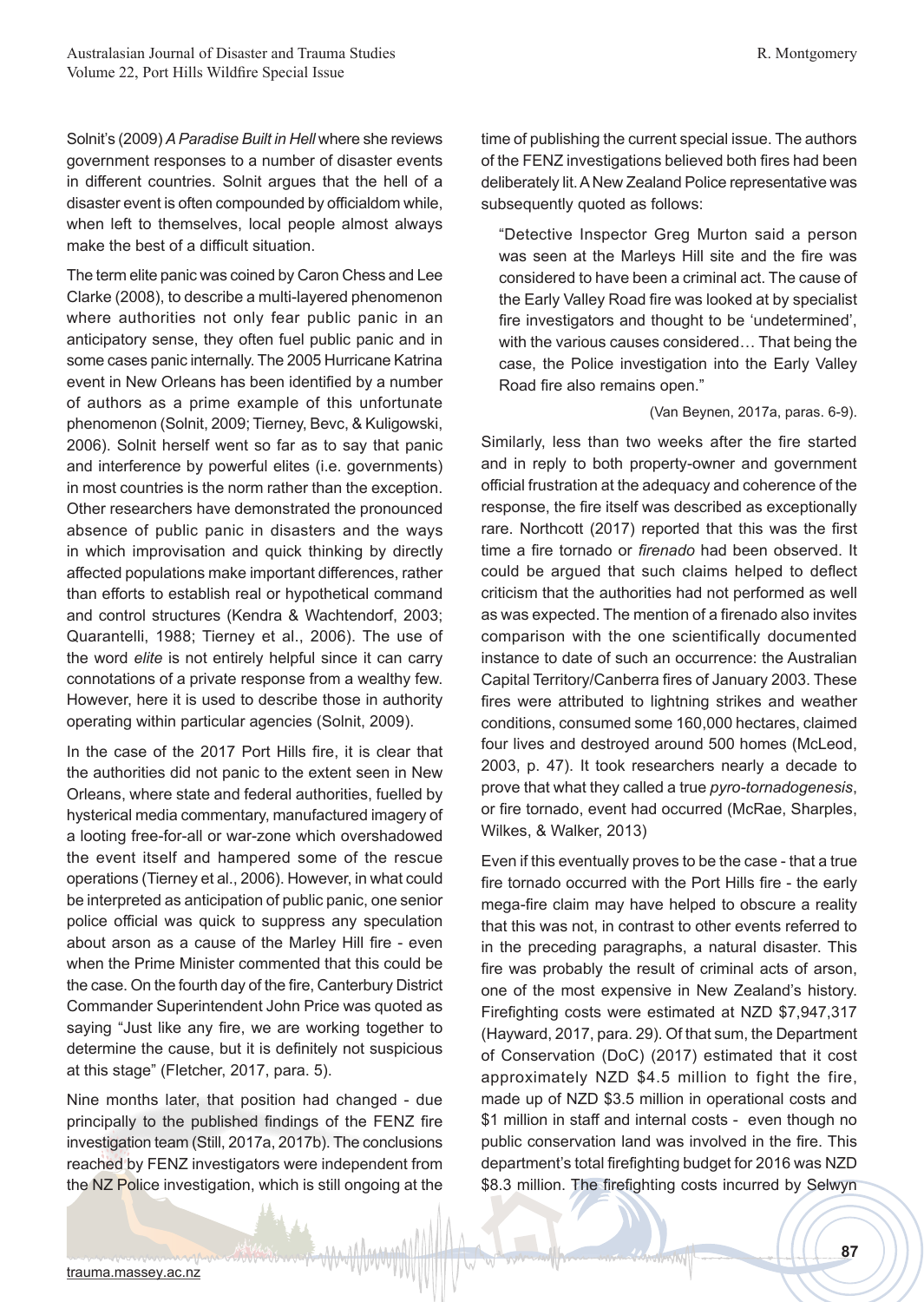District Council (SDC) almost matched those of DoC, at nearly NZD \$4 million (Hayward, 2017, para. 2). Prior to this event, SDC's most expensive fire had been NZD \$250,000 (Hayward, 2017, para. 9). Both agencies were covered by insurance but paid excesses of NZD \$195,000 and NZD \$175,000 respectively (Hayward, 2017, para. 12). Christchurch City Council Civil Defence costs were NZD \$69,600 and estimated staff costs were approximately NZD \$500,000 (Hayward, 2017, para. 15).

Private insurance claims amounted to NZD \$17.7 million, according to the Insurance Council of New Zealand (Martin, 2017). It is also important to note that the loss of a human life, that of helicopter pilot Steve Askin, carried a social cost as well. According to the Ministry of Transport (2017), the average social cost or value of a life is NZD \$4.14 million. At a conservative estimate the fire has cost NZD \$30 million to date. The environmental costs, if factored in, would drive this figure much higher. To date there has been little discussion in public about the costs of what appears to have been a criminal act, not a natural disaster.

Why should this matter? The fire *happened*, so to speak, and it had to be managed and extinguished as if it was a natural disaster. The difference is evident when one thinks beyond the emergency response dimension of the so-called *4 R's* of disaster risk reduction: reduction, readiness, response and recovery. As part of their background work, the authors of the FENZ fire investigation report also considered suspicious fires that were lit in the month before the main event and noted that there had been at least nine minor events in the Hoon Hay and Halswell area including one vegetation fire (Still, 2017a). This suggests suspicious activity in the area, perhaps involving pyromania and associated pathology.

To date there has been no public messaging about what to watch out for in case such an event occurs again. Furthermore, a perpetrator appears to be still at large and there are going to be very dry and dangerous fire seasons on the hills and plains in future. The 2018 summer fire season was once again classified as dry and dangerous with at least one major suspicious rural fire at Amberley, not far from Christchurch (Nutbrown, Leask, & Dangerfield, 2018). The moment for *mob panic* or vigilante action about the Port Hills fire has passed so there is good reason for authorities to give more encouragement to people to be vigilant and report suspicious behaviour when fire or weather conditions are extreme. In Canterbury, this has yet to be addressed through public education and information releases. Local residents are only being informed that a police investigation of the 2017 Port Hills fire remains open.

## **Formal reviews following disasters in New Zealand: Are they learning exercises or panicked busy work?**

Prior to the 2017 Port Hills fire, other disaster events in Christchurch had been the focus of a number of MCDEM and other agency and local authority performance reviews. This included a Royal Commission of Inquiry concerning the 2010-2011 Canterbury Earthquakes (Canterbury Earthquakes Royal Commission, 2012). The most comprehensive review was commissioned by the Department of Prime Minister and Cabinet (DPMC) and authored by (McLean, Oughton, Ellis, Wakelin, & Rubin, 2012). A key recommendation was the relocation of MCDEM from the Department of Internal Affairs to the DPMC. The Corrective Action Plan (CAP) that followed from central government recommended not to relocate MCDEM while endorsing a number of other recommendations (Ministry of Civil Defence and Emergency Management, 2012). In April 2014, MCDEM was nonetheless moved to the DPMC with little public discussion.

More recently, MCDEM conducted its own review of responses to the Kaikoura earthquake and tsunami, which triggered the declaration of a national state of emergency and caused disruptions far beyond Kaikoura itself (Ministry of Civil Defence and Emergency Management, 2017). This review identified four key areas for improvement: staff resourcing; warning and communications expectations; National Crisis Management Centre (NCMC) vulnerability; and NCMC design and information management. No specific CAP was created but it can be assumed that the implementation of the review recommendations has been ongoing.

Then there were the reviews precipitated directly by the 2017 Port Hills fire. The first and most prominent of these was the external review commissioned by what was then known as the New Zealand Fire Service (Australasian Fire and Emergency Services Authorities Council Limited, 2017). This review has resulted in a subsequent CAP which has a two-year time horizon for implementing the most critical findings (Fire and Emergency New Zealand, 2017). The next most widely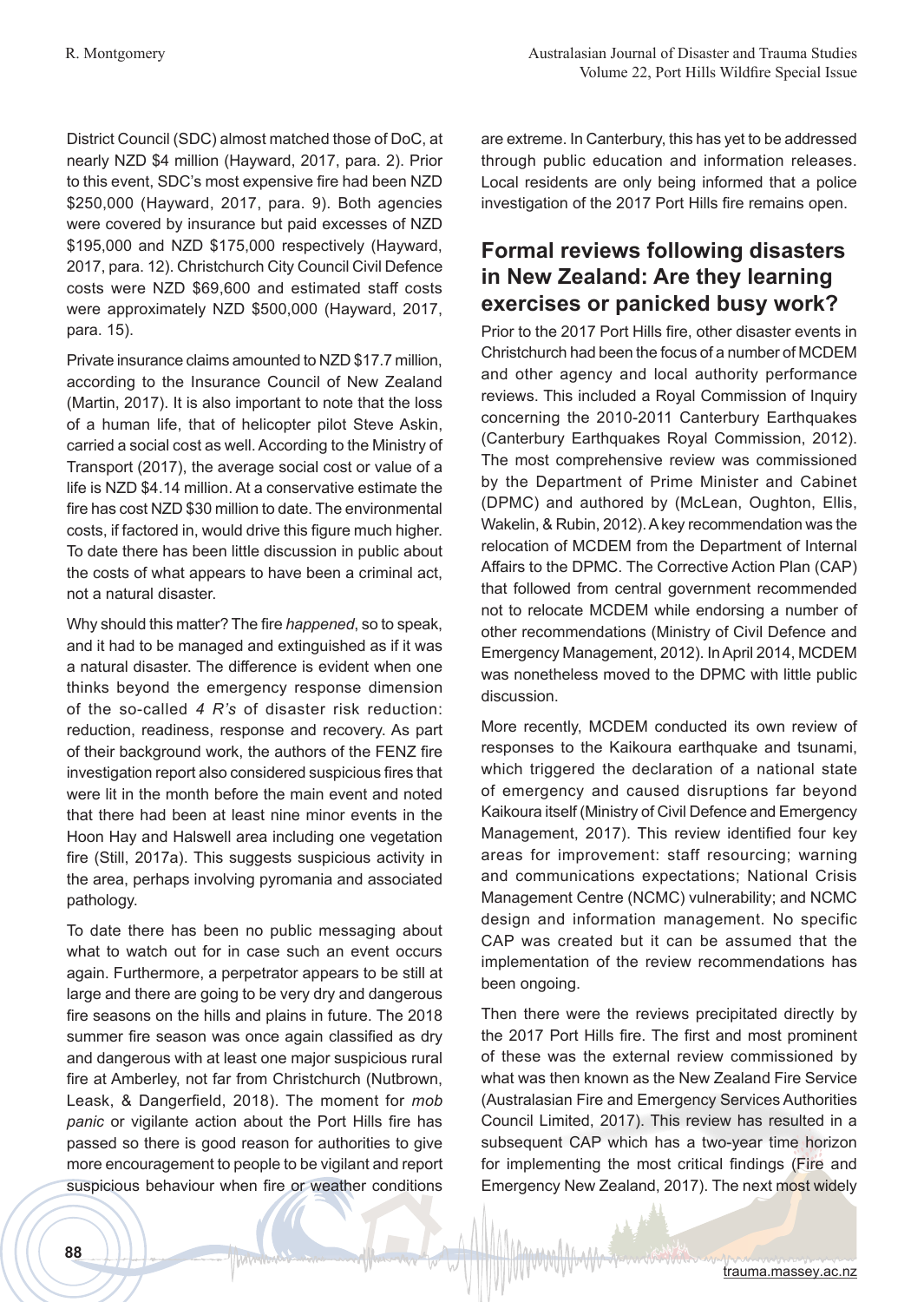publicised review of MCDEM's handling of a series of recent disaster events by central government was carried out via the DPMC's appointment of a Technical Advisory Group (TAG). The disasters within this TAG's remit were: the August 2016 Hawke's Bay gastroenteritis outbreak; the September 2016 East Cape earthquake and tsunami; the November 2016 Kaikoura Earthquake and Tsunami, and; the February 2017 Port Hills fire.

After being commissioned in mid-2017, the TAG delivered its findings to government in mid-November of that year (Technical Advisory Group, 2017). The recommendations in the report are not listed together nor are they numbered, making them difficult to comprehend. However, the eight action areas or chapters give a good sense of the review's emphasis: national level (functions and structure); regional structure; declarations; role of iwi; capability and capacity; authority; intelligence, and; information and communication. These headings are consistent with standard top-down reviews. The TAG advocated for very fundamental changes to MCDEM, including its restructuring into the National Emergency Management Agency (NEMA), and more direct intervention by this new agency during local or regional events through the use of *fly-in* teams of experts, a recommendation that was previously made by the McLean et al. (2012) review. The overall tone of the TAG (2017) report is that central government needs to be more directive and hands-on in the management of large-scale incidents, focussing on lines of responsibility, accountability and greater professionalisation of staff. The words *lessons* or *learning* are absent from the main body of the report.

A change in government at the end of 2017 deferred the release of the TAG report until January 2018, at which time the new Minister of Civil Defence appeared to play down notions of fundamental or radical change, instead opting for an emphasis on the recruitment of volunteers (Sachdeva, 2017). The Minister later distanced himself from these remarks and made it clear he would spend time consulting stakeholders around the country before making any announcements. After some delay, the Government's (MCDEM, 2018) response to the TAG report was released in August 2018. As previously mooted, while endorsing many of the recommendations in principle, the government appears to have backed away from a radical reorganisation of the MCDEM. A name change seems highly likely, as is the introduction of fly-in teams to support, but not take control of, the local

arrangements put in place during a major emergency. Again, there is no mention of *lessons* in this response although *learning* appears twice, concerning the training of Controllers (Ministry of Civil Defence and Emergency Management, 2018, p. 27)

As mentioned in the current introduction and partly due to changes in the Civil Defence and Emergency Management Act (CDEMA) 2002 (NZ) in 2016, Port Hills fire Recovery Plans were launched in 2017 by both the Christchurch City Council (CCC) and SDC (Christchurch City Council, 2017b; SDC, 2017). Recovery planning was instigated by the regional CDEM Group and the initial terms of reference show that this was to be a joint exercise between CCC and SDC, even though two functionally independent plans had been created.

Both plans share similar content. For example, the Indicators of Success outlined by CCC are very similar to those of SDC and both agencies, although using different headings and slightly different wording, identify a total of 73 issues and associated actions. There is no explanation of how the plans are meant to relate to each other and how SDC will learn from CCC and vice-versa nor how, precisely, any ongoing agency or community learning will be sought or measured. Indeed, the words *lessons* and *learnt* or *learned* do not feature a lot in either plan. The SDC identifies a single issue around community preparedness where the terms are used (SDC, 2017, p.23). CCC mentions *lessons* more often in the main body of the plan but only two of its proposed actions relate to lessons learned again around education and community preparedness (Christchurch City Council, 2017b, p.22). Here, lessons learned appears to mean information dissemination to the public rather than ongoing learning being sought by either organisation.

As also mentioned in the current introduction, the CCC has produced its own *Lessons Learnt* review. Although completed in 2017, it was not publicised until early February 2018, a few days before the first anniversary of the fire. This was done by way of a publicity release only and did not make the news in the conventional sense (Christchurch City Council, 2018a). Arguably, this was one of the more constructive and direct reflections on agency performance during the fire. Of the twentyeight separate lessons learnt, the key lessons were around better communications with affected residents (6 lessons), Emergency Operations Centre management (6 lessons) and others related to early evacuation warnings and liaison between agencies.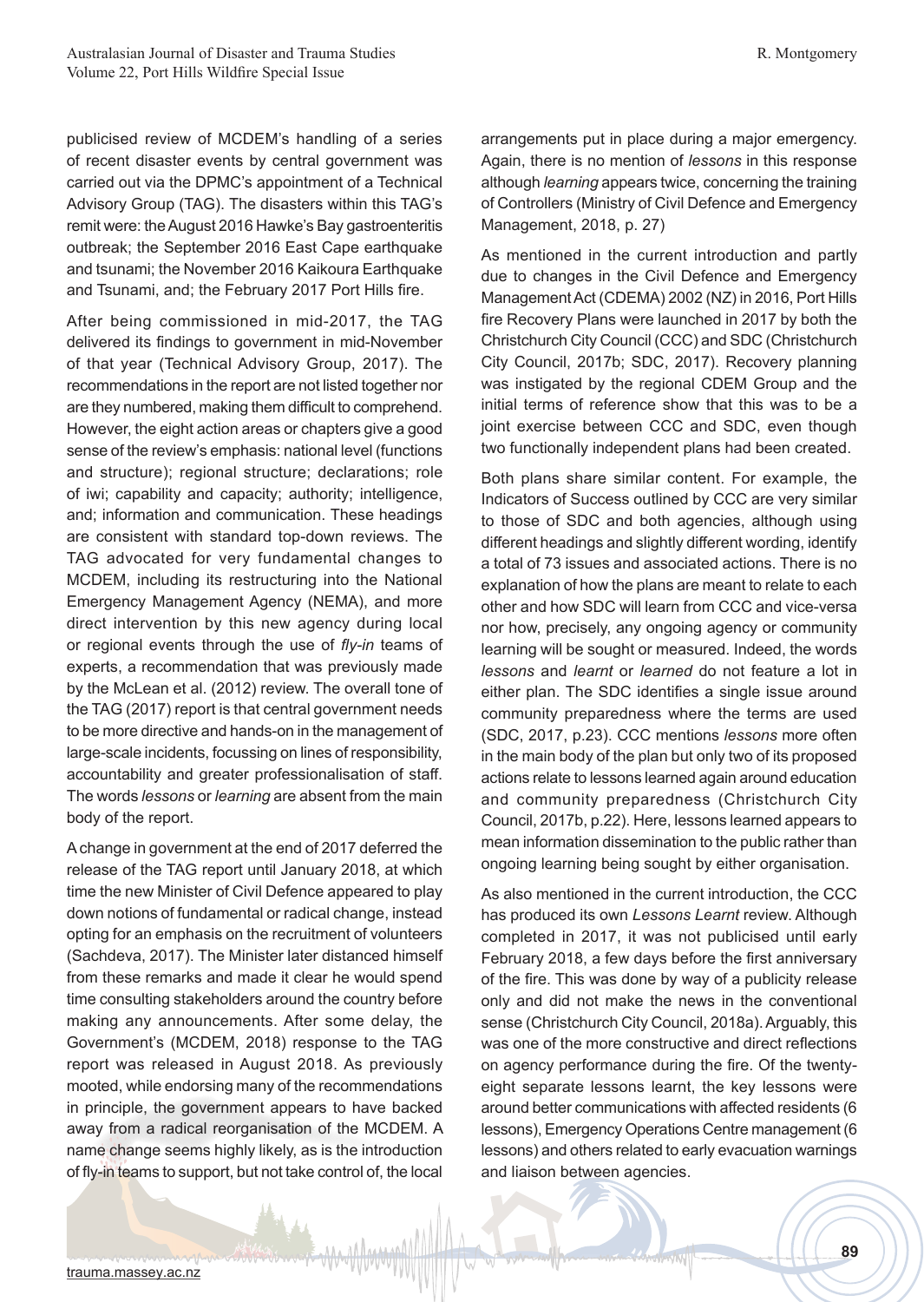## **Lessons learned in the context of lessons management**

The formal reviews discussed above, with one exception, appear to pay lip service to the concept of lessons learned. None of these reviews make any connections with the growing body of work on lessons management. A key reference for this emerging area of research and practice is the *Australian Disaster Resilience Handbook 8: Lessons Management*, by the (Australian Institute for Disaster Resilience (2013). As signalled in the Introduction to the current paper, there is a need to exercise caution about terminology. The authors of the Handbook make the following point:

Lessons learned embodies two interrelated concepts: the identification of the lesson, and the learning or change that results. Identifying a lesson does not automatically mean it will be learned. In some models, the term "lesson", "lesson identified" and "lesson learned" are used interchangeably.

(Australian Institute for Disaster Resilience, 2013, p.6)

The Handbook then provides a useful taxonomy of terms that are related to lessons but which in themselves do not guarantee learning: observation, insight, lesson identified, finding, and recommendation (Australian Institute for Disaster Resilience, 2013). Findings, recommendations, and action plans characterise the reviews discussed above in relation to the Port Hills fire with scant mention of lessons and no mention of lessons identified.

Based on my reading of other disaster responses and reviews, the Port Hills fire provides a standard example of fundamental problems with the way disaster event reviews are conducted generally. Firstly, there are multiple reviews with varying terms of reference and varying terminologies. Secondly, there is very little consideration given to learning from the events themselves and how that learning is to be measured, instead of merely reacting to those events. Thirdly, although review recommendations or agencies' promised response actions are typically couched in terms of short-term, medium-term and long-term goals or milestones, the timeframes tend to be compressed so that the long-term rarely extends beyond ten years. Fourthly, and perhaps reflecting the constraints of dramatic and highly politicised post-disaster contexts, there is little day-to-day focus on lessons being learned in the normal course of events.

The authors of the Handbook offer a nuanced framework for organisational learning from events, based on information collection and analysis, implementation of actions and reviewing those actions. This pathway is not in itself new. It follows a rational policy design approach, but the difference lies firstly in the culture of data collection and overall organisational culture which avoids investigation, inspection or assessment as terms or tools (Australian Institute for Disaster Resilience, 2013). Secondly, and as often shown by a flow chart, attached to monitoring and review is an explicit search for changed behaviour which, if positive, can then be packaged into a lessons learned module for recirculation as an observation (Australian Institute for Disaster Resilience, 2013). In principle, this approach can apply to business as usual, near misses and situations where events have gone very successfully. A major question is whether the Handbook, in part or in whole, is actually used by disaster management agencies.

In other sectors, there has been a move to create learning legacy platforms in order to avoid the risk of *death by reporting*, or excessive time and effort being spent on documentation rather than implementation. For example, when particular project management or construction sector projects are regarded as successful, it has become increasingly common to see learning legacy sites and resources established in order to more efficiently provide lessons for the future. A prominent example concerns the London 2012 Summer Olympics. The Olympic Development Authority (ODA) (2011b) produced a Learning Legacy Report and continues to maintain a learning legacy website which is curated by Archives UK (Olympic Delivery Authority, 2011a). In Christchurch, there is an earthquake-related example created by the cross-sector consortium, Stronger Christchurch Infrastructure Rebuild Team (SCIRT). The SCIRT Learning Legacy site was initiated in mid-2014 in partnership with the University of Canterbury and is maintained principally through the University's Quake Centre (University of Canterbury Quake Centre, n.d.). It is of course easier to set up and promote these best practice legacy sites when things appear to have gone well rather than badly. It would be good to know whether they are changing practice in other contexts.

Getting beyond lessons identified still seems to be a major challenge for the emergency management sector. A recent article on fire incident inquiries or reviews in Australia over the past ten years urges greater use of a lessons management agency approach because of the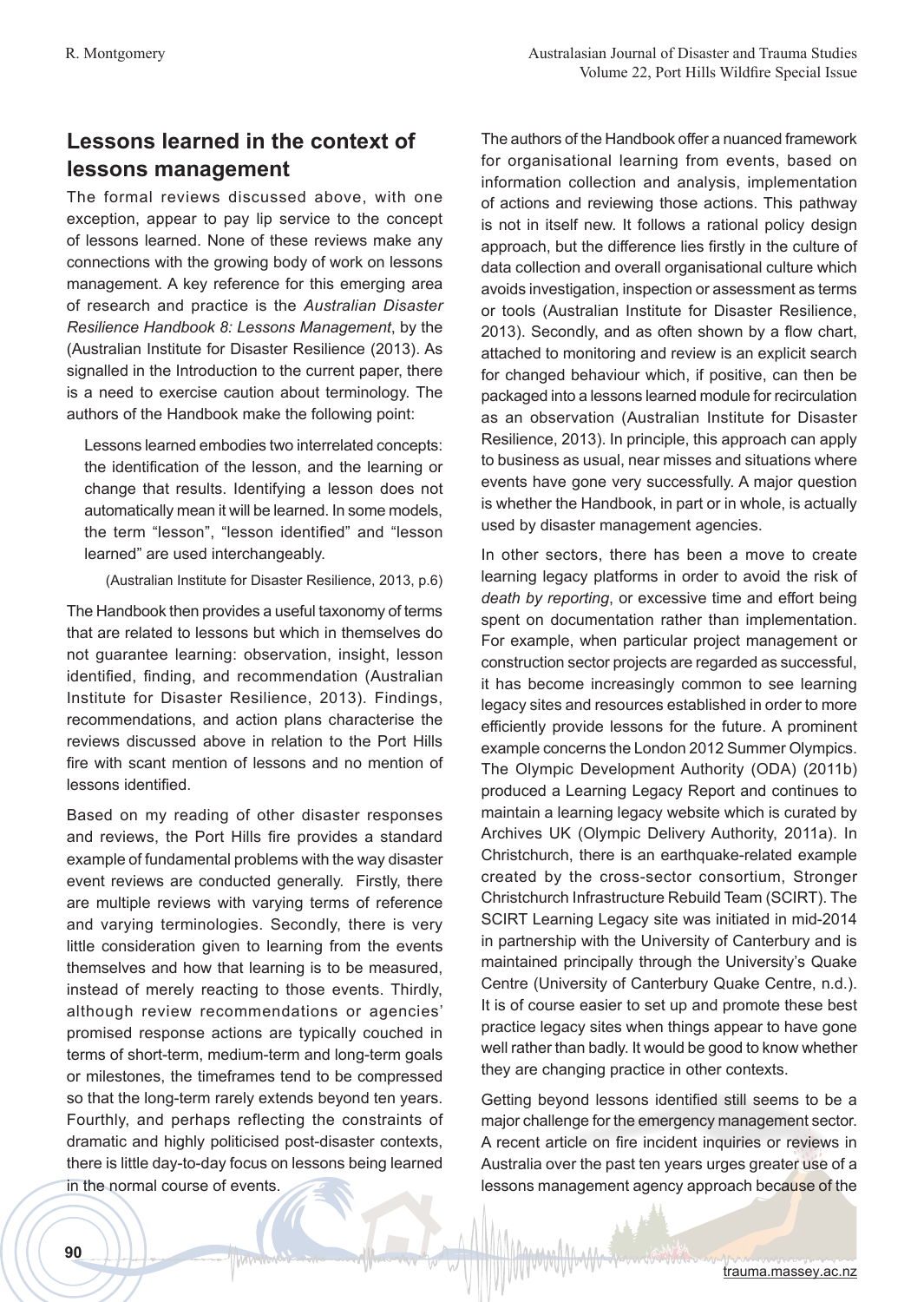commonality of themes and recommendations (Cole, Dovers, Gough & Eburn, 2018). The authors analysed 55 inquiries and derived 32 themes and recommendations where there is some overlap (Cole et al., 2018). Ironically, the fact that there are such commonalities over a ten-year period suggests that lessons are largely not being learned. In other words, a recommendation made ten years ago, if learned, should disappear from later recommendations rather than recur.

In addition, the nature of the themes outlined suggests that agencies or commissions were preoccupied with tightening command and control and disseminating learnings in a top-down or interagency sense. Reviews of the Port Hills fires did not include recommendations for more profound organisational learning and the only reference to learning from the bottom up is a relatively lowly-placed theme of Incorporate Local Knowledge. Furthermore, many of the themes are related to mechanistic risk reduction such as Hazard Reduction Burns and Pre-Fire Season Preparation. However, given that very few fires, even in Australia, do not involve human agency (i.e. few are natural events), there seems to be no attention to learning more about human psychology around fire-starting. Policing is the only theme that gets mentioned in relations to arson. Therefore, while there may be good grounds for taking a more conscious lessons management approach, several reviews and the Cole et al. (2018) review of reviews suggest that the learning is still assumed to flow mainly from the top down or from agency to agency. The remainder of the current paper attempts to offer some observations that may broaden the scope of how to learn from fire events.

## **Observations on the bigger picture: The need for non-partisan situational awareness**

Even if some of the changes already implemented or currently mooted do produce more efficient responses in the future, a number of matters seems to have been overlooked while reviewing the Port Hills fire. The first has to do with preoccupations about jurisdiction and the failure to comprehend larger potential threats at the outset. The fact that the first fire began only 30 metres outside the boundary of a large metropolitan local authority and less than two kilometres from an established suburban residential subdivision (Kennedy's Bush) should have been a trigger for immediately scaling up both in terms of firefighting capacity and evacuation preparations. Likewise, the second fire appears to have been started in a high-use urban recreation zone, not on farming or conservation land.

These issues have not been discussed in detail, nor has the larger issue of the expanding rural-urban interface. This is where much of the higher risk now purportedly resides as traditional farming advocates and some researchers connect the recent influx of lifestyle plot residents with increased vegetation fires - although there is not as yet any empirical evidence documented in support of these claims. In any case, it is no longer simply a question of rural or urban fires. While the restructuring of FENZ to standardise urban and rural brigades promises to reduce the uncertainty about response and jurisdiction in this third space, there has been no evidence to date of other cross-agency collaboration for dealing with the risks and hazards in the rural-urban interface. This is even though the same issue has become a clear preoccupation for Australian and North American agencies, for example.

Equally alarming was the unchallenged decision to locate the Incident Management Team (IMT) at Rolleston, 20 kilometres or 30 minutes by road from the incident. Even if the fire had been confined to Selwyn District, it made sense to use a base of operations that was closer at hand, whether within SDC or CCC boundaries. There were plenty of options available. Unlike the logic used for designating a National Crisis Management Centre at a single *bunker*, or secure underground location (a policy which is likely to change as a result of the Kaikoura Earthquake in November 2016 and the MCDEM 2016 TAG 2017 reviews), there was no technical or logistical reason why an IMT could not have been set up closer to the event. Other than fear of disturbance from the public, it is hard to see why this standard operating procedure was not overridden in the circumstances, particularly since the biggest threat was not to rural populations but to residents of New Zealand's second largest city. Similarly, having two separate emergency operation centres (EOC's), one for each local authority (at Rolleston and Christchurch City Council Civic Offices), was unfortunate. Again, a combined EOC chould have been located closer to the incident, with a much closer connections to welfare centres, evacuees and public information outlets. The same is true for any Incident Control Point (ICP) and their connections to EOC's and the IMT. During response to the 2017 Port Hills fire, they needed to be physically closer to one another.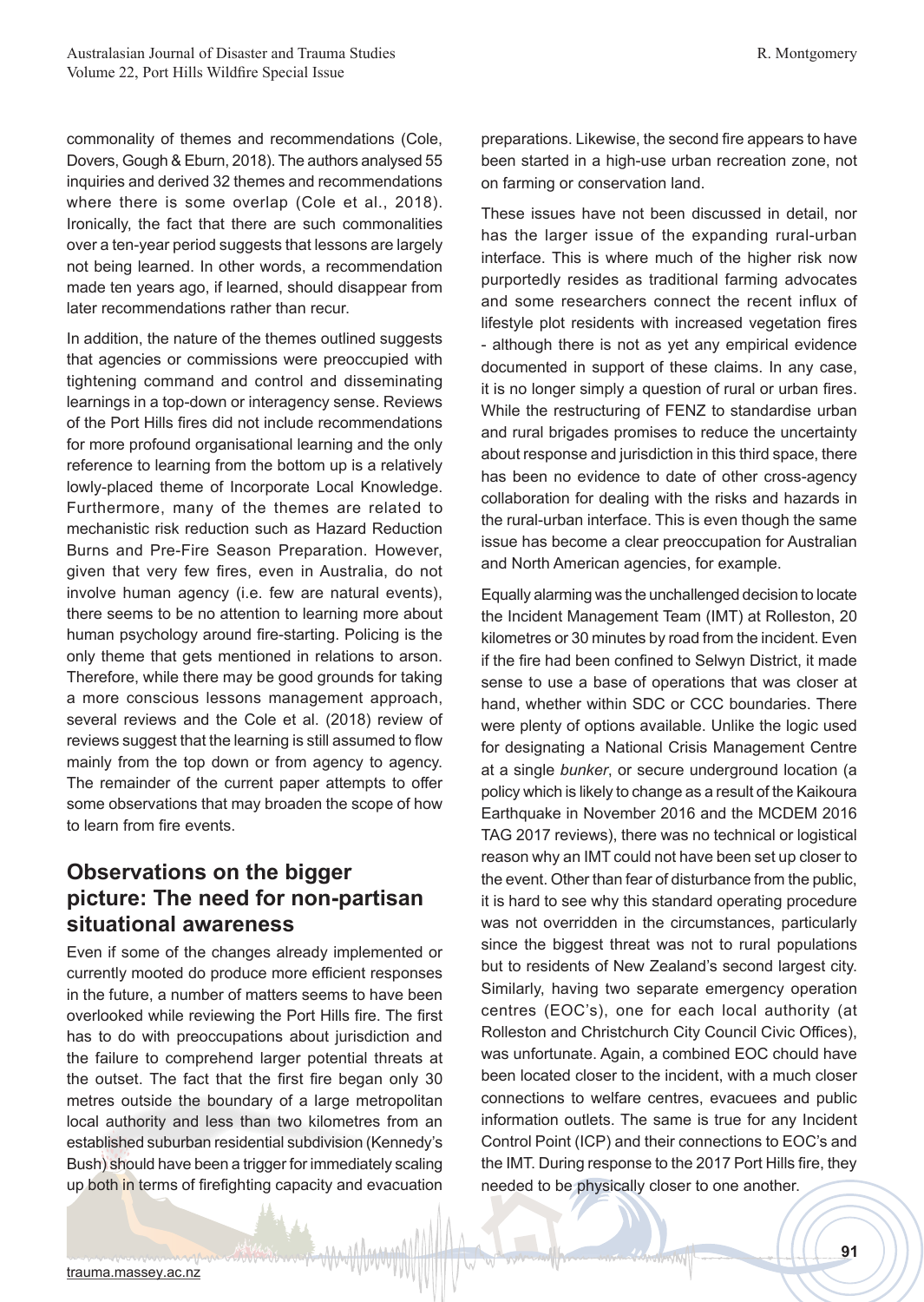Similarly, the choice of welfare centres and information centres seemed arbitrary or unnecessarily territorial. The most sensibly-located welfare centre was established at Te Hapua Halswell Aquatic Centre, Library and Community Facility. This was a CCC-owned asset, some 7.3 kilometres or 10 minutes from the incident by motor vehicle. The other welfare centres were at the Selwyn Events Centre in Lincoln, owned by SDC, some 11 kilometres from the incident, with no obvious connection to local evacuees, most of whom were Christchurch City residents. The third centre was established at Nga Hau E Wha National Marae in the east of the city, some 20 kilometres and 30 minutes away from the incident. In retrospect, it would have made more sense to locate the IMT, EOC's, welfare centres and other information hubs regarding cordons and evacuations at large facilities nearer to the incident. Christchurch City Council's Pioneer Stadium, for example, would have been closer and more familiar to many displaced or concerned residents.

By contrast, and as a positive lesson in terms of choosing a good localised centre of operations and information, the Governors Bay community was relatively wellserved by the authorities. The settlement came close to losing houses during the event and evacuations were carried out as a precautionary measure. Fortunately, fire behaviour and the actions of helicopter crews meant that no properties were lost although substantial damage was done to private conservation land. The venue chosen for public meetings and information sharing was the local volunteer fire station. The fire station was in the middle of the community and provided a good monitoring and surveillance site for the fire. The public meeting there on the  $15<sup>th</sup>$  of February, with officials from many agencies, was judged a success and features prominently in a commemorative publication produced by Governors Bay Volunteer Brigade members (Brown & Fogarty, 2017).

A similar experience occurred in Lyttelton during the earthquakes of 2010 and 2011. The fire station was a beacon in the local community and this was recorded in a commemorative book by Suren (2012). In Christchurch City or any large New Zealand city, the opportunity to use fire stations as community hubs is limited since almost all are paid staff stations in more or less arbitrary locations and they hardly count as community assets. The point here, however, is that authorities chould look more closely at nearby trusted and familiar facilities for some of their incident management activities. Ideally, this scoping would be carried out by a situational awareness team, comprised of fly-in experts and community members with expert local knowledge. This scoping could be carried out from the moment authorities have been notified of an incident which has the potential to escalate. Some might argue that those who live in the rural-urban interface, often referred to pejoratively as *life-stylers* or *hobby farmers* are less community-minded than traditional urban or rural dwellers, making them harder to engage with and making it harder to identify appropriate sites for evacuation centre, welfare centres or information hubs. However, this is belied by how local residents often react to emergencies. In the case of the Port Hills fire, there was at least one instance where apparently well informed, *fire smart*, valley-dwellers felt that their preparedness to stay and defend properties as a fire party was rebuffed by authorities (Cooke & Redmond, 2017).

## **Enabling communities**

The above point raises an issue concerning how local authorities and FENZ are doing to engage with communities in order to reduce the risk of future fires in the rural-urban interface. The Recovery Plans for Selwyn and Christchurch talk in detail about working directly alongside affected residents to help them rebuild and restore their properties, to make them less vulnerable to future fires. Some of those directly affected were still unhappy with the flow of information and explanations a year after the event (Wright, 2018). Furthermore, there is little sign of community engagement in the burnt-over valleys with those who did not lose property but were still affected by the fire. The FENZ website makes no obvious reference to the fire nor does it seem to have given any extra attention to the rural-urban interface and these growing communities. Instead, all information still appears to be generically aimed at individual property owners (Fire and Emergency New Zealand, n.d.).

Perhaps the greatest sign of encouragement is a littlepublicised initiative from the Christchurch CDEM team working at the CCC. In March 2018 they launched the Neighbourhood Action Fund, which allows community groups to bid for up to NZD \$5,000 to prepare community response plans (Christchurch City Council, 2018b). Although not targeted specifically at the Port Hills communities, they currently provide an opportunity for community response planning. The CCC also provides guidance and encouragement through their Community Resilience Planning Programme (Christchurch City Council, n.d.). There is also a recent example of three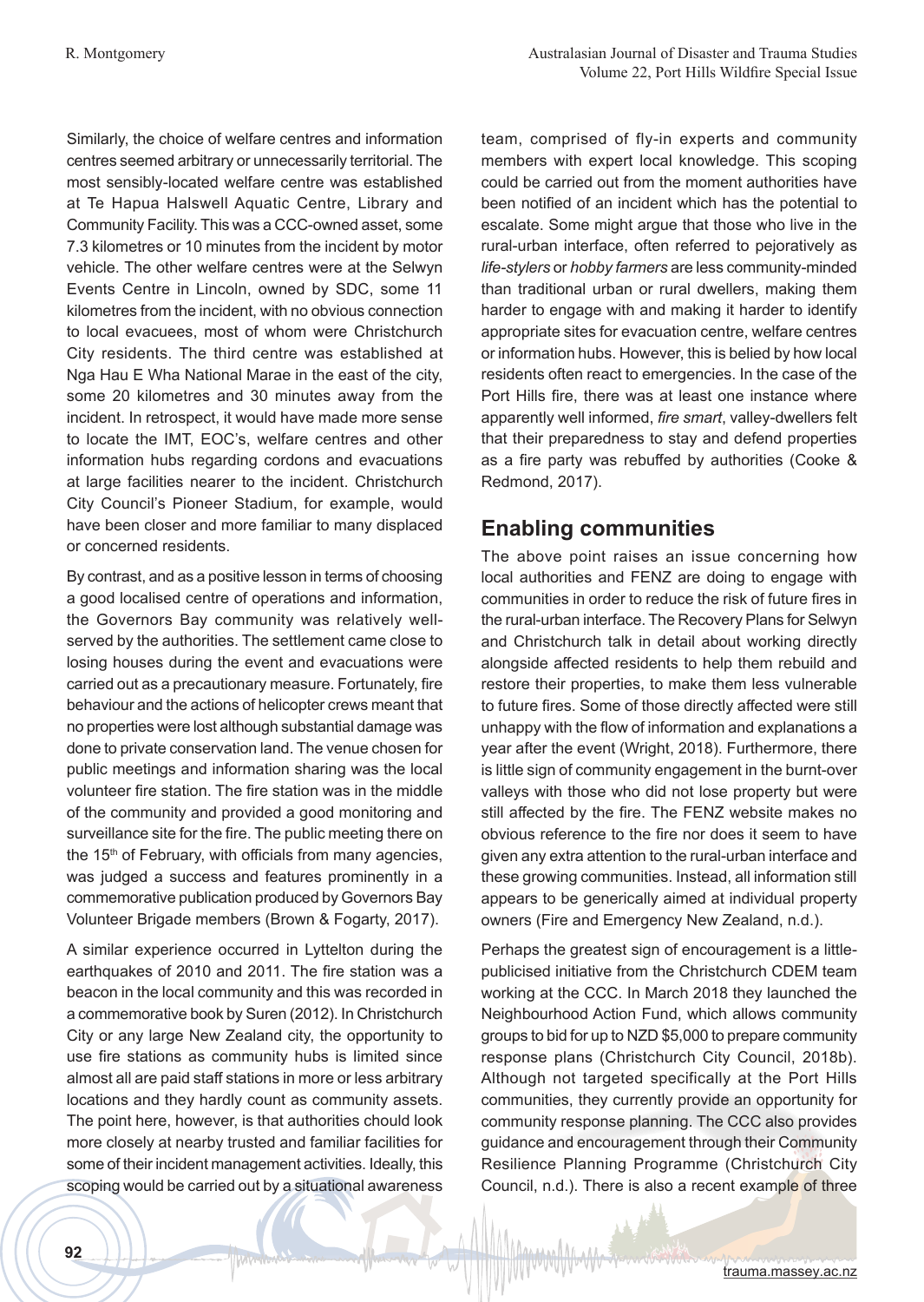Port Hills neighbourhoods with common interests, characteristics and exposure to natural hazards (Sumner, Redcliffs and Mt Pleasant) combining forces to produce a community booklet which covers community responses to disasters (Arnold, 2018). Twenty-two of the 38 pages in the booklet are concerned with what to do a variety of emergencies, including vegetation fires, and evacuation zones for tsunamis.

While agencies may still struggle to make their own social media outlets focal places for disaster response or preparedness information, there are indications that emergency planning or warnings are being taken seriously on a number of community-based social media sites. Interestingly, in the case of Christchurch, the best examples appear to be in Sumner and Governors Bay, two communities where volunteer fire brigades are very active. There are frequent cross-overs of emergency warnings or updates between the Facebook pages of the local brigade and the community residents' association, especially during a major incident. In Sumner the Sumner Hub page (Sumner Community Residents' Association, n.d.) often connects with the Sumner Volunteer Fire Brigade page (Sumner Volunteer Fire Brigade, n.d.). In the case of Governors Bay, a "Governors Bay Community" page overlaps at times with that of the local brigade (Governors Bay Community, n.d.; Governors Bay Volunteer Fire Brigade, n.d.). People often turn to these sources and the wider news media in local emergencies, rather than official websites and social media sites. Agencies nonetheless appear to still operate under often outdated and inflexible command and control structures.

## **Conclusion**

The 2017 Port Hills fire, as is commonly the case with major disaster events that involve the loss of life or property, has generated multiple reviews and promises of better performance in the future. In certain respects, these local lessons seem like useful learnings for emergency managers in general and would resonate with members of the public, not just affected residents. However, it is not clear how far these findings will reach and how they will link to larger reforms promised by the Minister of Civil Defence. This points to a larger potential problem: Reviews for review's sake or to satisfy political expectations. It is possible that all these reviews actually get in the way of an integrated and more synoptic review of how to achieve better responses. This would require time, resources and a collaborative approach, with a

less restrictive brief than is often issued at ministerial or departmental level.

At the time of writing, we are left with promises of more central government reform and a reassurance that the reorganisation of the New Zealand Fire Service as FENZ, which began with a review first initiated in 2012 but which was only passed into law in July 2017, will eliminate many of the problems experienced with the 2017 Port Hills firefighting operation (Van Beynen, 2017b).

It still seems, however, that these promises and other review implications fall far short of lessons learned or lessons management, in a comprehensive sense. The emphasis is still on managing public perceptions rather than acting as learning organisations. It remains to be seen whether the redesignation of the Ministry of Civil Defence and Emergency Management to either the Ministry of Emergency Management or the National Emergency Management Agency is anything but a symbolic gesture. Some lessons appear to have been learned at the local level. Mayors appear more comfortable with declaring local states of emergency in an anticipatory manner rather than waiting for events to escalate. Local authorities are trying to support local communities in response planning. Local communities are networking to share common experiences and risks. However, at a number of levels, issues concerning the 2017 Port Hills fire remain unresolved.

The probable arsonist or arsonists are still at large. The event has yet to be acknowledged and fully registered as the Port Hills Arson rather than just a severe wildfire event. Although tsunami and flooding evacuation zones have been mapped and promulgated for Christchurch and the bays of Banks Peninsula, we have yet to see progress on wildfire evacuation zones. This is even though vegetation fires have become an annual risk. Ideally, the fly-in support teams promised in August 2018 by central government would take the form of situational awareness and outside-the-box advice during and after the events. For now, we have yet to see evidence of a more integrated, joined-up and bottom-up approach to learning from the Port Hills fire.

### **References**

- Arnold, R. (2018). *Bays Area Community Directory*. Christchurch, New Zealand: Mount Pleasant Residents' Association, Sumner Community Residents' Association, Sumner Bays Union Trust
- Australasian Fire and Emergency Services Authorities Council Limited. (2017). *Independent Operational Review: Port*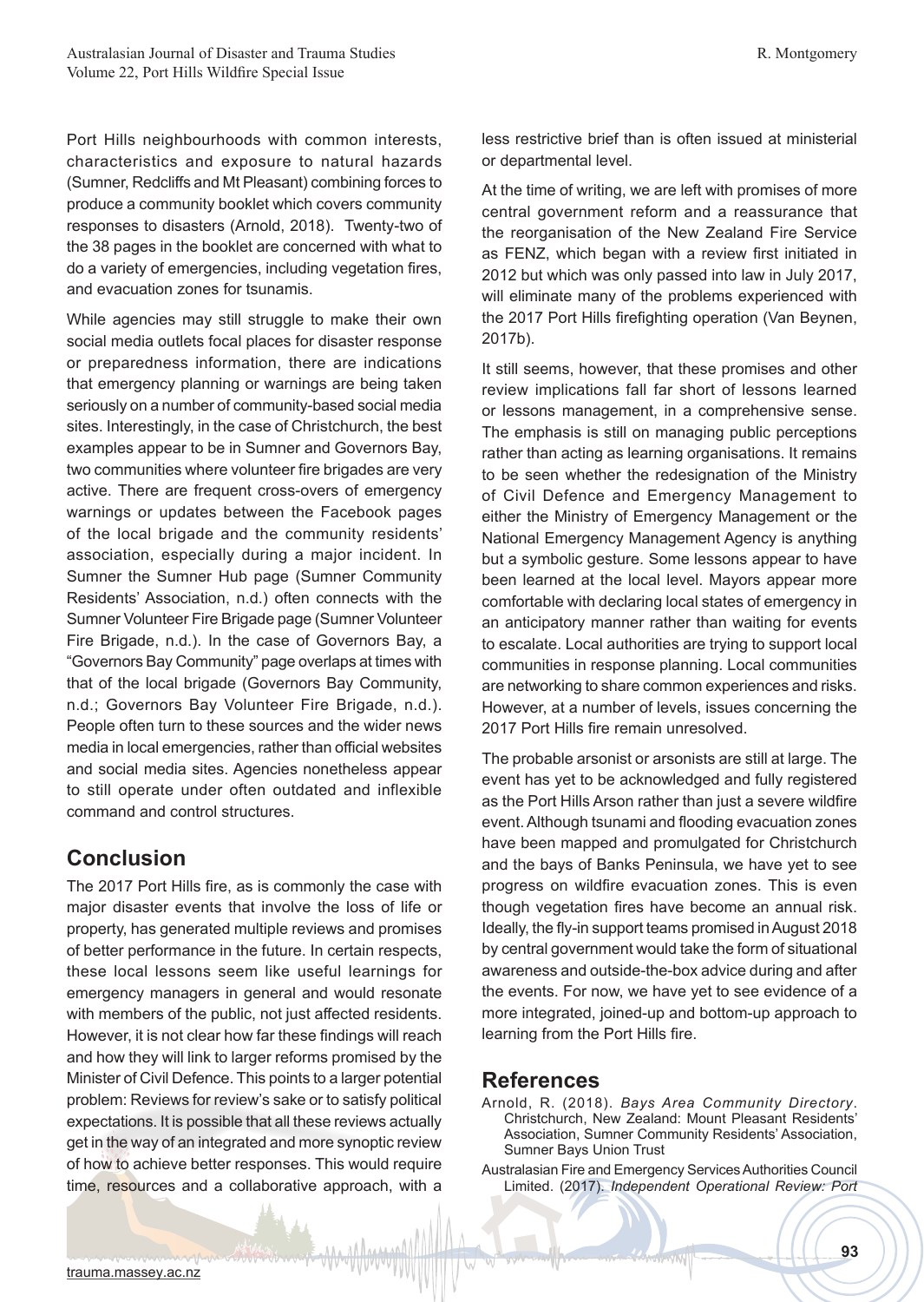*Hills fires February 2017*. Melbourne, Australia: Fire and Emergency New Zealand.

- Australian Institute for Disaster Resilience. (2013). *Australian disaster resilience handbook 8: Lessons management ,* Melbourne, Australia: Australian Institute for Disaster Resilience.
- Brown, R., & Fogarty, K. (2017). *On the burning edge: a story of the Port Hills fires from Governors Bay*. Christchurch, New Zealand: Governors Bay Community.
- Canterbury Earthquakes Royal Commission. (2012). *Canterbury Earthquakes Royal Commission*. Retrieved from https://canterbury.royalcommission.govt.nz/
- Christchurch City Council. (2017a). *Port Hills fire: Lessons learnt*. Christchurch, New Zealand: Christchurch City Council.
- Christchurch City Council. (2017b). *Port Hills Fires Recovery Plan*. Christchurch, New Zealand: Christchurch City Council.
- Christchurch City Council. (2018a). *Council learns lessons from Port Hills fires* [Press release]. Retrieved from https:// ccc.govt.nz/news-and-events/newsline/show/2389
- Christchurch City Council. (2018b). *Help your community get ready for an emergency.* Retrieved from https://ccc.govt. nz/news-and-events/newsline/show/2448
- Christchurch City Council. (n.d.). *Community Resilience Planning Programme*. Retrieved from www.ccc.govt.nz/ services/civil-defence/being-prepared/
- Clarke, L., & Chess, C. (2008). Elites and Panic: More to fear than fear itself. *Social Forces, 87*(2), 993-1014. doi: 10.1353/sof.0.0155
- Cole, L., Dovers, S., Gough, M., & Eburn, M. (2018). Can major post-event inquiries and reviews contribute to lessons management? *Australian Journal of Emergency Management, April 2018*, 34-39*.* https://knowledge.aidr. org.au/resources/ajem-apr-2018-can-major-post-eventinquiries-and-reviews-contribute-to-lessons-management/
- Cooke, H., & Redmond, A. (2017, 18 February). Port Hills firefighter allegedly threatened with arrest for fighting blaze. *The Press*. Retrieved from www.stuff. co.nz/national/89550007/Port-Hills-firefighter-allegedlythreatened-with-arrest-for-fighting-blaze
- Department of Conservation. (2017, 20 June). *Cost of 2017 Port Hills fires: Press Release 20 June 2017*. Retrieved from www.doc.govt.nz/news/media-releases/2017/costof-port-hills-fires/
- Fire and Emergency New Zealand. (2017). *Action Plan to address the recommendations of the AFAC Independent Operational Review*. Wellington, New Zealand: Fire and Emergency New Zealand.
- Fire and Emergency New Zealand. (n.d.). *Farms, rural properties and rural businesses.* Retrieved from https:// fireandemergency.nz/farms-rural-properties-and-ruralbusinesses/
- Fletcher, J. (2017, 17 February). No evidence Christchurch's Port Hills fires were deliberately lit, Canterbury's top cop says. *The Press.* Retrieved from www.stuff.co.nz/ national/89536703/no-evidence-christchurchs-port-hillsfires-were-deliberately-lit-canterburys-top-cop-says
- Governors Bay Community. (n.d.). *Governors Bay Community Facebook pag*e. Retrieved from www.facebook.com/ groups/governorsbaycommunity/
- Governors Bay Volunteer Fire Brigade. (n.d.). *Governors Bay Volunteer Fire Brigade Facebook page*. Retrieved from www.facebook.com/GovBayFire/
- Hayward, M. (2017, 6 July). High rural firefighting costs for the Port Hills fires. *The Press*. Retrieved from www.stuff. co.nz/national/94346662/high-rural-firefighting-costs-forthe-port-hills-fires
- Kendra, J., & Wachtendorf, T. (2003). Elements of resilience after the World Trade Centre disaster: Reconstituting New York City's emergency operations centre. *Disasters, 27*(1), 37-53. doi: 10.1111/1467-7717.00218
- Martin, M. (2017, 19 April). Port Hills fires cost insurers \$17.7 million. *Insurance business magazine New Zealand*. Retrieved from www.insurancebusinessmag.com/nz/ news/breaking-news/port-hills-fires-cost-insurers-17-7 million-65392.aspx
- McLean, I., Oughton, D., Ellis, S., Wakelin, B., & Rubin, C. (2012). *Review of the Civil Defence Emergency Management response to the 22 February Christchurch Earthquake*. Wellington, New Zealand: Ministry of Civil Defence and Emergency Management.
- McLeod, R. (2003). *Inquiry into the Operational Response to the January 2003 Bushfires in the ACT*. Canberra, Australia: ACT Government.
- McRae, H., Sharples, J., Wilkes, R., & Walker, L. (2013). An Australian pyro-tornadogenesis event. *Natural Hazards, 65*(3), pp. 1801-1811. doi:10.1007/s11069-012-0443-7
- Ministry of Civil Defence and Emergency Management. (2012). *Corrective Action Plan - following the Review of the Civil Defence Emergency Management Response to the 22 February 2011 Christchurch Earthquake*. Wellington, New Zealand: Ministry of Civil Defence and Emergency Management.
- Ministry of Civil Defence and Emergency Management. (2017). *Kaikoura Earthquake and Tsunami: 14 November 2016 post event report*. Retrieved from www.civildefence.govt. nz/assets/Uploads/publications/Kaikoura-earthquake-andtsunami-post-nov-2016-post-event-report.pdf
- Ministry of Civil Defence and Emergency Management. (2018). *Delivering better responses to natural disasters and other emergencies - Government response to the Technical Advisory Group's recommendations*. Retrieved from: https://dpmc.govt.nz/sites/default/files/2018-08/ natural-disasters-emergencies-government-responsetag-report.pdf
- Nutbrown, K., Leask, J., & Dangerfield, E. (2018, 27 February). North Canterbury tyre pile fire suspicious, work under way to establish its health risks. *The Press*. Retrieved from www.stuff.co.nz/the-press/news/101810727/northcanterbury-tyre-pile-fire-suspicious-work-under-way-toestablish-its-health-risks
- Olympic Delivery Authority. (2011a). *Learning legacy London 2012 Olympics.* Retrieved from http://webarchive. nationalarchives.gov.uk/20180426101359/http:// learninglegacy.independent.gov.uk/
- Olympic Delivery Authority. (2011b). *Learning legacy: Lessons learned from the London 2012 construction project*. Retrieved: www.apm.org.uk/sites/default/files/open/ learning-legacy\_lr.pdf
- Quarantelli, E. (1988). Disaster crisis management: A summary of research findings. *Journal of Management Studies, 25*, 373-385, doi: 10.1111/j.1467-6486.1988.tb00043.x.